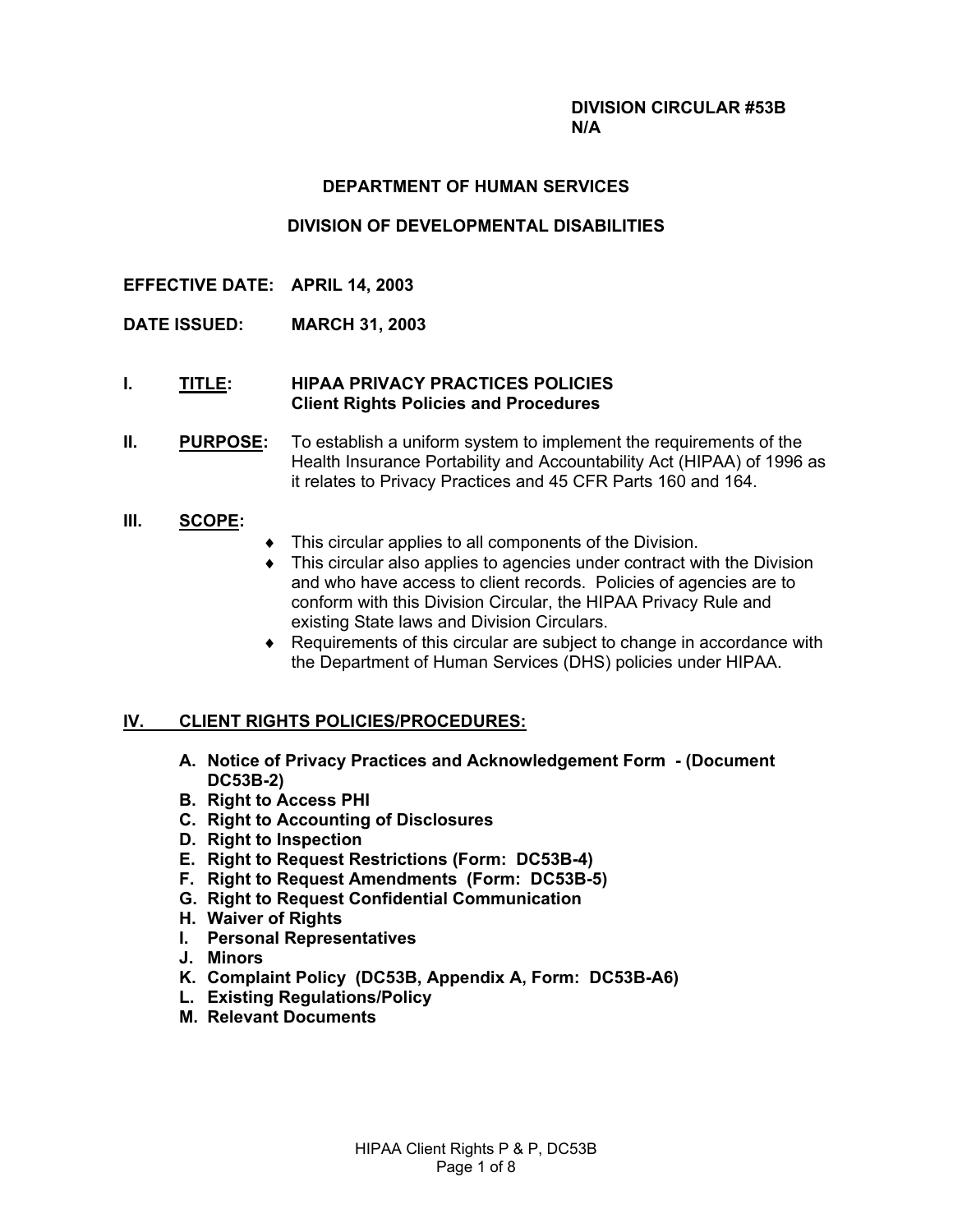# **A. Notice of Privacy Practices and Acknowledgement Form - (Document: DC53B-2)**

All persons served by the Division, and their legal guardians, shall receive a copy of the Notice of Privacy Practices and Rights.

- 1. The Notice shall be provided to all individuals by April 14, 2003.
- 2. The Notice and the Authorization Form for Family and Involved Persons shall be provided to all individuals as part of the Intake application package.
- 3. Each Division component will make every effort to secure a signed Acknowledgement of receipt of the Notice of Privacy Practices from each individual/legal guardian. A copy of the acknowledgement will be maintained in the client record. All efforts to obtain a signed Acknowledgement shall be documented in the client record.
- 4. A copy of the current Notice shall be posted in a public area of each developmental center and office of the Division.
- 5. A copy of the privacy Notice shall be posted on the Division website following the issue date of this circular.
- 6. The Notice may be revised periodically.

# **B. Right to Access PHI**

- 1. An individual has a right of access to inspect and obtain a copy of PHI about the individual in a designated record set for as long as the PHI is maintained except for:
	- a. Psychotherapy notes;
	- b. Information compiled in reasonable anticipation of, or for use in, a civil, criminal, or administrative action or proceeding, or
	- c. As protected in accordance with existing Division policies and regulations.

# 2. Timely Access:

- a. The Division component must provide access to the requested PHI in format requested by the individual;
	- i. A summary of the information may be provided if the individual/legal guardian agrees in advance to the summary;
	- ii. Access must be provided within 30 days,
	- iii. Fees for requested information may be imposed in accordance with fee scheduled provided in Division Circular #30.
	- iv. If the request for access is for protected health information that is not maintained or accessible to the covered entity on-site, the covered entity must take an action required no later than 60 days from the receipt of such a request.
- b. If the Division component is unable to take an action required within 60 days, the Division component may extend the time for such actions by no more than 30 days, provided that:
	- i. The Division component provides the individual with a written statement of the reasons for the delay and the date by which the Division component will complete its action on the request; and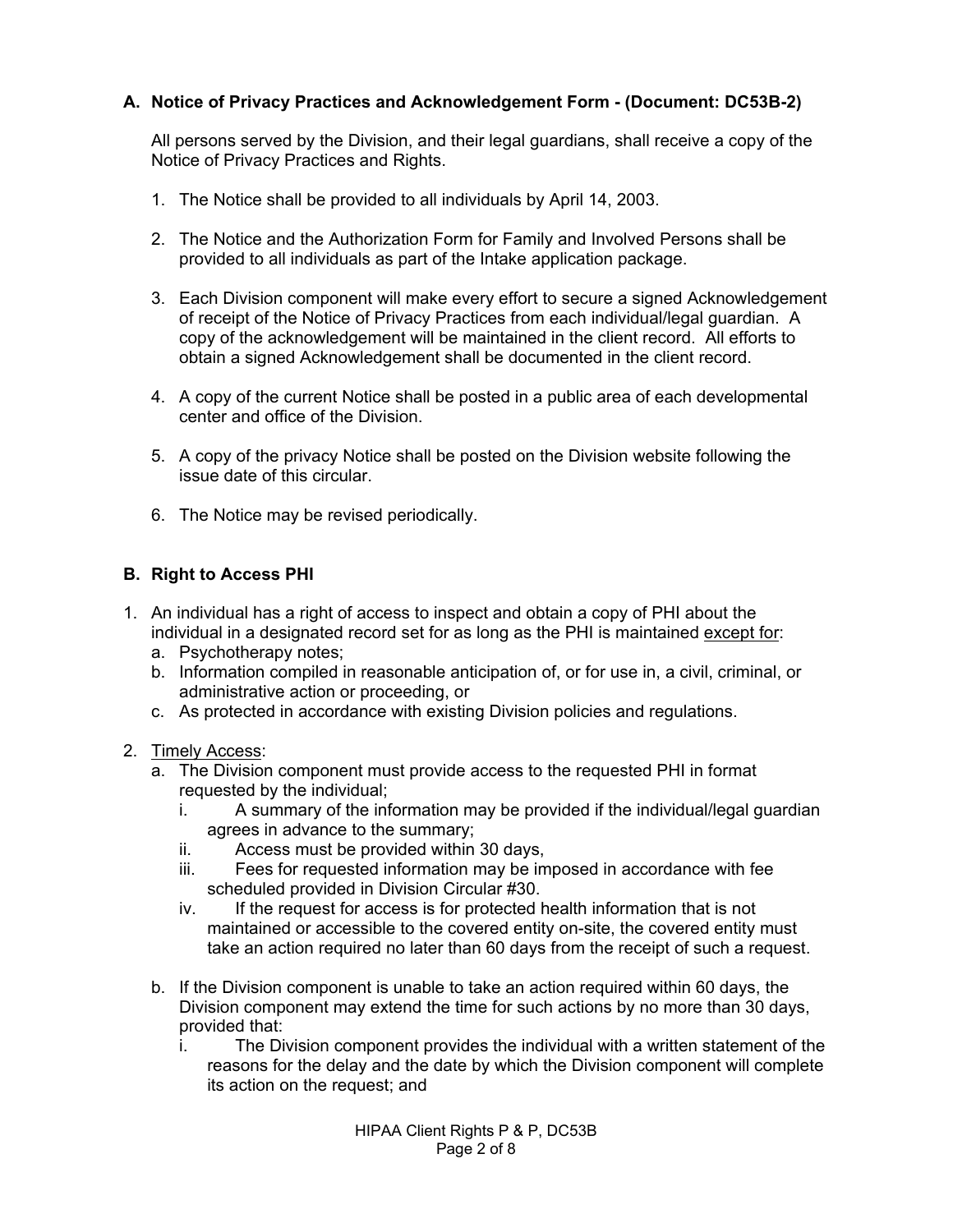- ii. The Division component may have only one such extension of time for action on a request for access.
- 3. Unreviewable grounds for denial A Division component may deny an individual access without providing the individual an opportunity for review, in the following circumstances:
	- a. The protected health information is excepted from the right of access by paragraph (B)(1) of this section.
	- b. A Division component that is a correctional institution or a covered health care provider acting under the direction of the correctional institution may deny, in whole or in part, an inmate's request to obtain a copy of protected health information, if obtaining such copy would jeopardize the health, safety, security, custody, or rehabilitation of the individual or of other inmates, or the safety of any officer, employee, or other person at the correctional institution or responsible for the transporting of the inmate, (i.e., MSU, JJC).
	- c. An individualís access may be denied if the protected health information was obtained from someone other than a health care provider under a promise of confidentiality and the access requested would be reasonably likely to reveal the source of the information.
- 4. Reviewable grounds for Denial The Division component may deny an individual access, provided the individual is given a right to have such denials reviewed in the following circumstances:
	- a. A licensed health care professional has determined, in the exercise of professional judgement, that the access required is reasonably likely to endanger the life of the individual or another person;
	- b. The PHI makes reference to another individual served or a witness to an act and a licensed health care professional has determined, in the exercise of professional judgement, that he access requested is reasonably likely to cause substantial harm to the individual or another person;
	- c. The request for access is made by the legal guardian and a licensed health care professional has determined, in the exercise of professional judgement, that the exercise of professional judgement, that he provision of access to the legal guardian is reasonably likely to cause substantial harm to the individual or another person.
- 5. If access is denied, the Division component must provide a timely, written denial to the individual/legal guardian. The denial must be in plan language and contain:
	- a. The basis for the denial;
	- b. Statement of individual's review rights and how the individual may exercise his/her rights; and
	- c. A copy of the Complaint policy and Complaint Form.
- 6. If the Division component does not maintain the requested PHI, then the denial must inform the individual where to direct the request for access, if known.
- 7. If the individual appeals the denial then the appeal must be reviewed by a licensed health care professional who was not directly involved in the original request to review the decision to deny access. The review of denial must be provided in accordance with the provisions of the HIPAA Privacy Rule.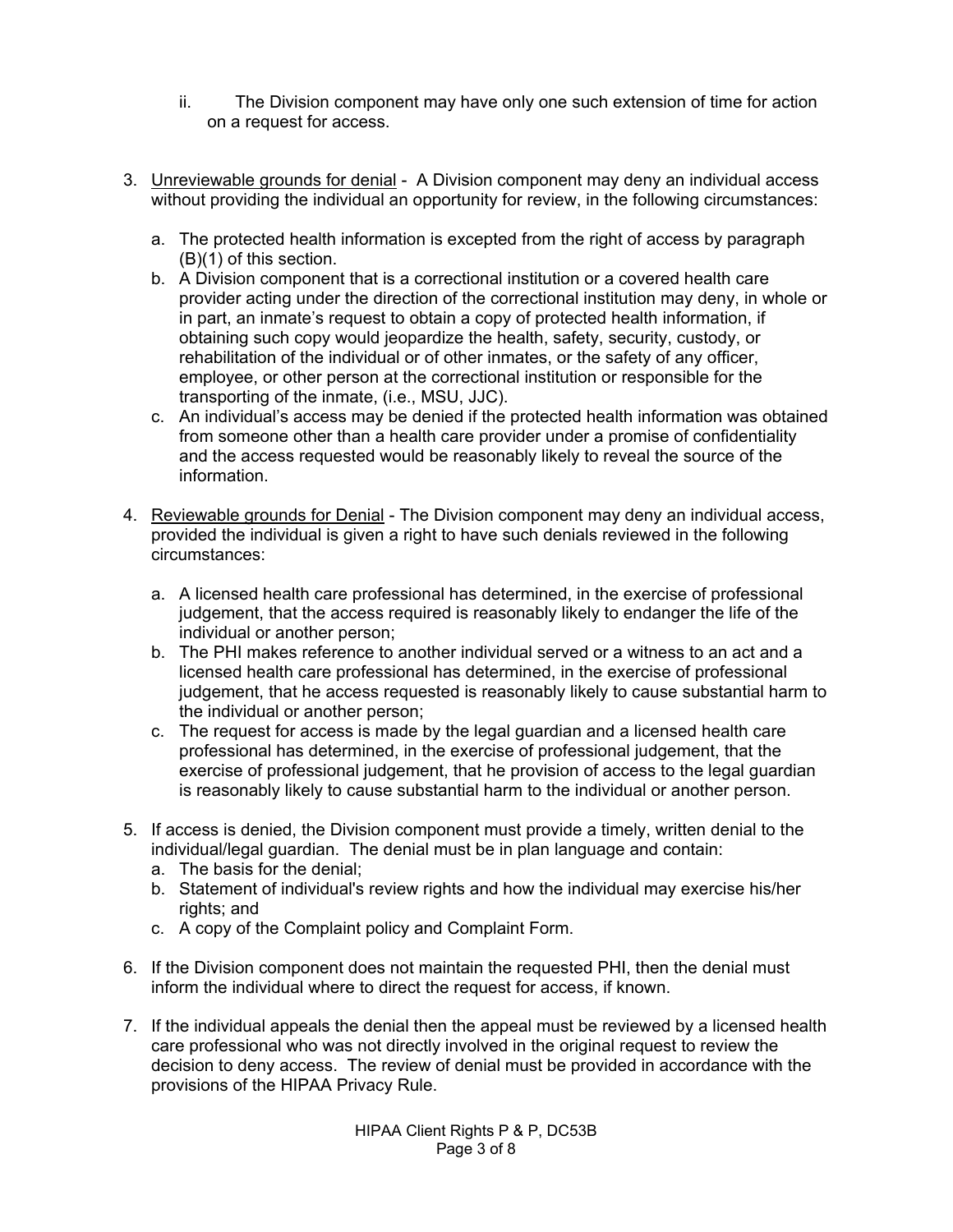8. The Division component must document all actions covered in the requests for access and denial of access.

## **C. Right to Accounting of Disclosures**

- 1. The individual/legal guardian has the right to request an "accounting of disclosures" other than for treatment, payment or health care operations.
- 2. The response will exclude disclosures we may have made to the individual/legal guardian, to persons involved in their care, for a facility directory, or for notification purposes.
- 3. The individual/legal guardian has a right to receive specific information regarding disclosures that occur after April 14, 2003.
- 4. The first list requested within a 12-month period will be free. For additional lists, the Division component may charge for the costs of providing the list. Costs will be in accordance with the fee schedule as provided in Division Circular 30.
- 5. The Division component will notify the requestor of the cost involved to allow the requestor to withdraw or modify the request before any costs are incurred.
- 6. Refer to DC53A, Uses and Disclosures Policies, Appendix B, Accounting of Disclosures Policy.

### **D. Right to Inspection**

- 1. The individual or his or her legal guardian has the right to request an opportunity to review the record or to have copies of the record. Records of a person receiving services shall be open to inspection by other persons upon receipt of written authorization by the person receiving services, if a competent adult, or the legal guardian of an incompetent adult or minor. (N.J.A.C. 10:41-2.10(d), Division Circular 30).
	- a. All requests shall be made in writing.
	- b. The Division shall respond to that request within 30 business days. In that response, the party making the request shall be advised:
		- i. If the requested records can be released;
		- ii. When the records will be available or sent;
		- iii. The costs of producing those records.
- 2. The individual making the request may modify or withdraw the request based upon the costs of producing the record.

# **E. Right to Request Restrictions (Form: DC53B-4)**

The individual or guardian has the right to request a restriction or limitation on the medical information the Division uses or discloses for treatment, payment or health care

> HIPAA Client Rights P & P, DC53B Page 4 of 8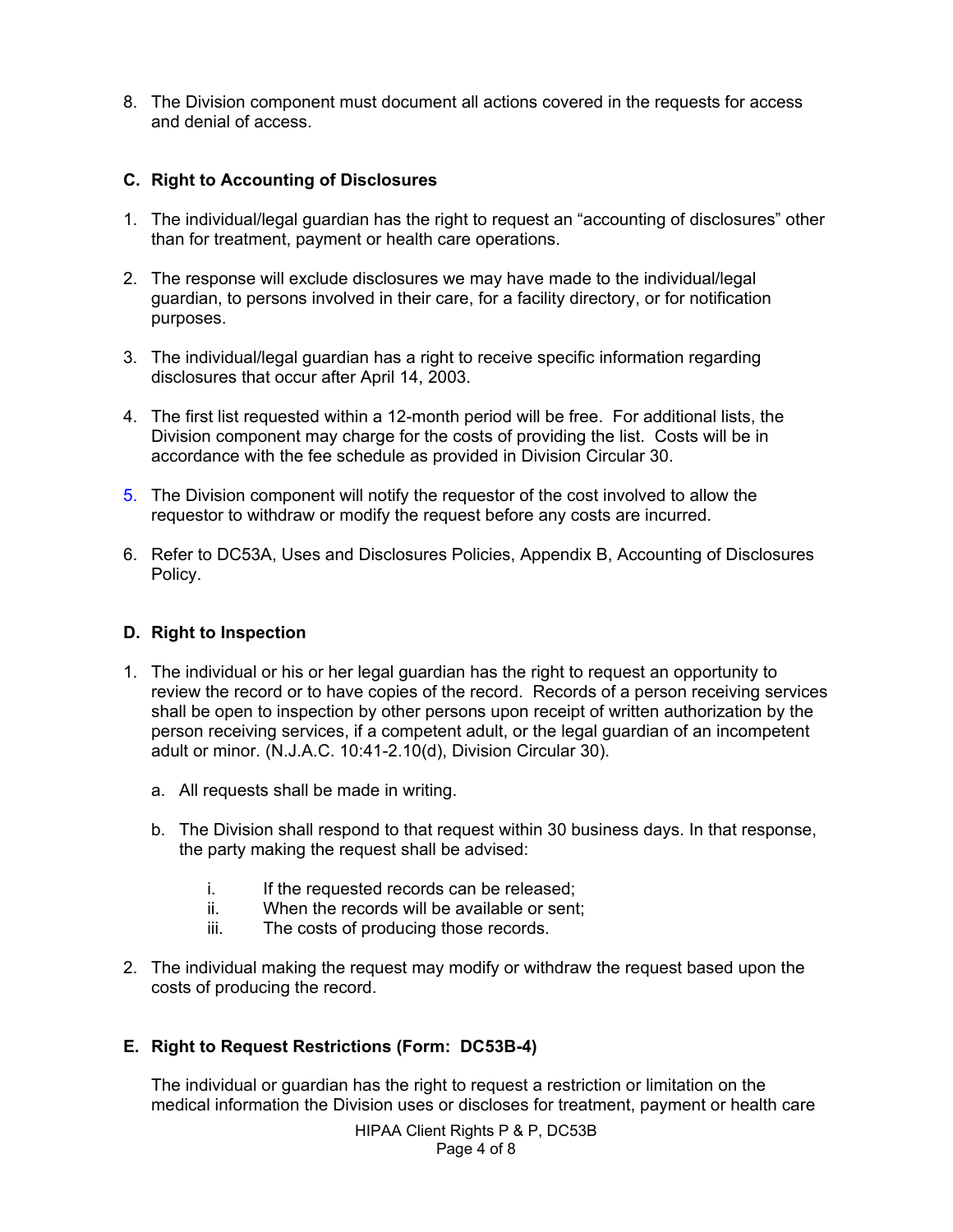operations. The individual or his or her legal guardian also have the right to request a limit on the medical information disclosed to someone who is involved in his or her care, the payment for his or her care or a family member or friend.

- 1. Requests for a restriction shall be provided on the "Request to Restrict Use and Disclosure of Protected Health Information Form" (DC53B-4) and submitted to the Privacy Officer. The form must be complete.
- 2. The request must indicate:
	- a. The information to be limited;
	- b. Whether the Division's use, disclosure or both are limited;
	- c. To whom the limits apply.
- 3. The Division may disagree. The Division may deny a request it determines is needed for treatment, payment or operation effectiveness. Denial for other reasons shall be stipulated in writing. The Division shall respond to such requests within 30 calendar days.
- 4. If the Division agrees, the Division will comply with the request unless the information is needed to provide emergency treatment.

## **F. Right to Request Amendments (Form: DC53B-5)**

An individual has the right to request an amendment to the medical information in the designated record set.

- 1. The request shall be made in writing to the Privacy Officer. The request shall be submitted on the "Request for Amendment to Medical Record Form" (DC53B-5).
	- a. The Division component must notify the individual if their request for an amendment is accepted or denied, no later than 60 days after receipt of the request.
	- b. If the Division component is unable to act on the amendment within the 60 days, the Division component may extend the time for such action by no more than 30 days, provided that:
		- i. The Division component provides the individual with a written statement of the reasons for the delay and the date by which the Division component will complete its action on the request; and
		- ii. The Division component may have only one such extension of time for action on a request for an amendment.
	- 2. The Division may deny the request if:
		- a. it is not in writing;
		- b. there is no reason given for the request;
		- c. the record was not created by the Division, unless the person or entity that created the information is no longer available to make the amendment;

HIPAA Client Rights P & P, DC53B Page 5 of 8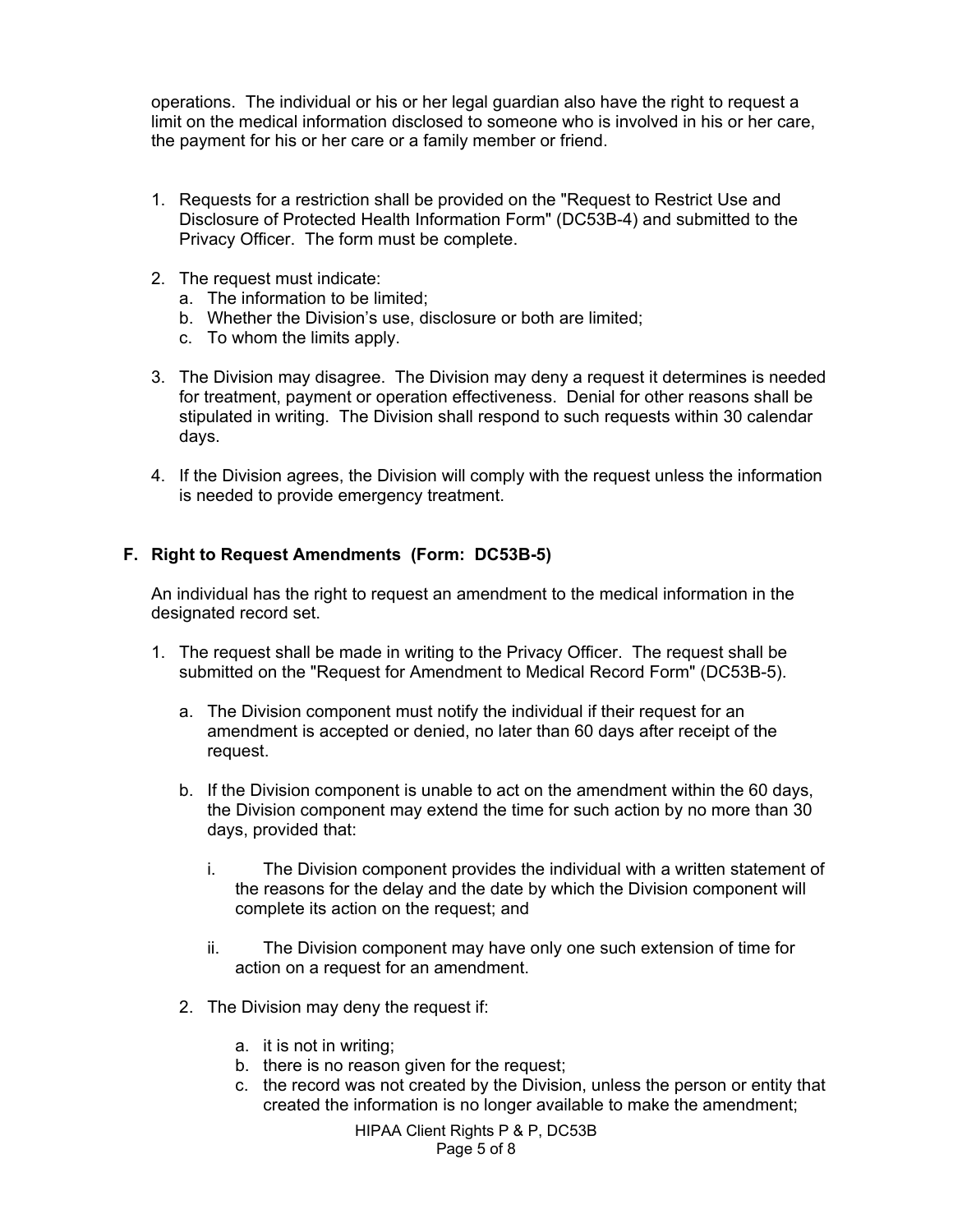- d. the record is not part of the medical information kept by the Division;
- e. the record is not part of the information which may be inspected or copied by the individual; or
- f. the record is accurate and complete.
- 3. Accepting the amendment. If the Division component accepts the requested amendment, in whole or in part, it must comply with the following requirements:
	- a. The Division component must make the appropriate amendment to the protected health information or record that is the subject of the request by, at a minimum, identifying the records in the designated record set that are affected by the amendment and appending or otherwise providing a link to the location of the amendment.
	- b. The Division component must inform the individual that the amendment is accepted and obtain the individualís identification of and agreement to have the Division component notify the relevant persons with which the amendment needs to be shared.
	- c. The Division component must make reasonable efforts to inform and provide the amendment within a reasonable time to:
		- i. Persons identified by the individual as having received protected health information about the individual and needing the amendment; and
		- ii. Persons, including business associates, that the Division component knows have the protected health information that is the subject of the amendment and that may have relied, or could foreseeably rely, on such information to the detriment of the individual.
- 4. Denying the amendment. If the Division component denies the requested amendment, in whole or in part, the Division component provide the individual with a written notice of denial within 60 days. The denial must use plain language and contain:
	- a. The basis for the denial;
	- b. The individual's right to submit a written statement disagreeing with the denial and how the individual may file such a statement;
	- c. A statement that, if the individual does not submit a statement of disagreement, the individual may request that the Division component provide the individualís request for amendment and the denial with any future disclosures of the protected health information that is the subject of the amendment; and
	- d. A description of how the individual may submit a complaint. The description must include the name, or title, and telephone number of the DHS Privacy Officer.
- 5. Statement of disagreement. The Division component must permit the individual to submit a written statement disagreeing with the denial of all or part of a requested amendment and the basis of such disagreement. The Division component may reasonably limit the length of a statement of disagreement. If a statement of disagreement has been submitted by the individual, the Division component must include the material appended, or an accurate summary of any such information, with any subsequent disclosure of the protected health information to which the disagreement relates.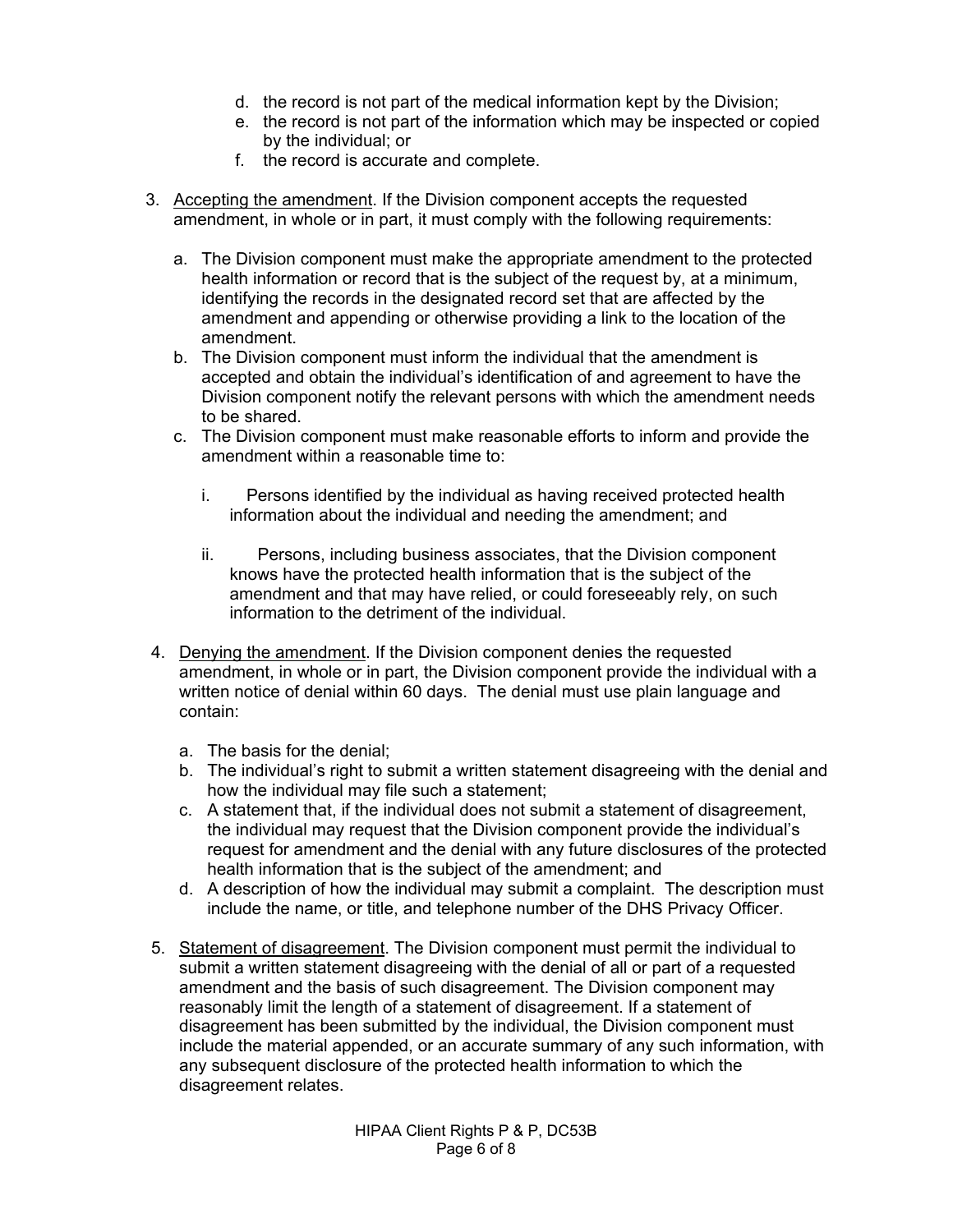- 6. Rebuttal statement. The Division component may prepare a written rebuttal to the individual's statement of disagreement. Whenever such a rebuttal is prepared, the Division component must provide a copy to the individual who submitted the statement of disagreement.
- 7. Actions on notices of amendment*.* A Division component that is informed by another Division component of an amendment to an individual's protected health information, must amend the protected health information in designated record sets.
- 8. Documentation on all actions in response to a request for an amendment must be maintained in the client record for a period of six (6) years or in accordance with the NJ General Records Retention Schedule. All amendments made shall be reflected in both paper and electronic records.

## **G. Right to Request Confidential Communication**

The individual or his or her legal guardian has the right to request that the Division communicate about medical matters in a certain way or at a certain location. All such requests shall be made in writing to the Privacy Officer.

### **H. Waiver of Rights**

A Division component may not require individuals/legal guardians to waive their rights as described in this policy as a condition of treatment, payment or health care operations.

#### **I. Personal Representatives**

- 1. Personal Representative means a person who has legal authority, under State or applicable law, to act on behalf of an individual in making health care decisions.
- 2. All Division components must adhere to NJSA 30:4.24.3, in determining the personal representative for an individual. Individuals of the Division, who are age 18 and older, are considered their own guardians unless they have been adjudicated incompetent in a court of law. The legal guardian must submit proof of their legal status before protected health information can be shared with them.
- 3. If the individual is their own guardian, a written authorization is required to allow other individuals, including parents, access to protected health information. (Refer to Authorization for Family and Involved Persons)
- 4. All Division components must ensure that documentation of the guardianship status is current and maintained in the client record.

## **J. Minors**

Parents are presumed to be the personal representatives of minor children with full access and control of PHI of those children except:

1. If the minor can obtain a particular health service without parental consent under state or other applicable law, the minor can request confidential communication.

> HIPAA Client Rights P & P, DC53B Page 7 of 8